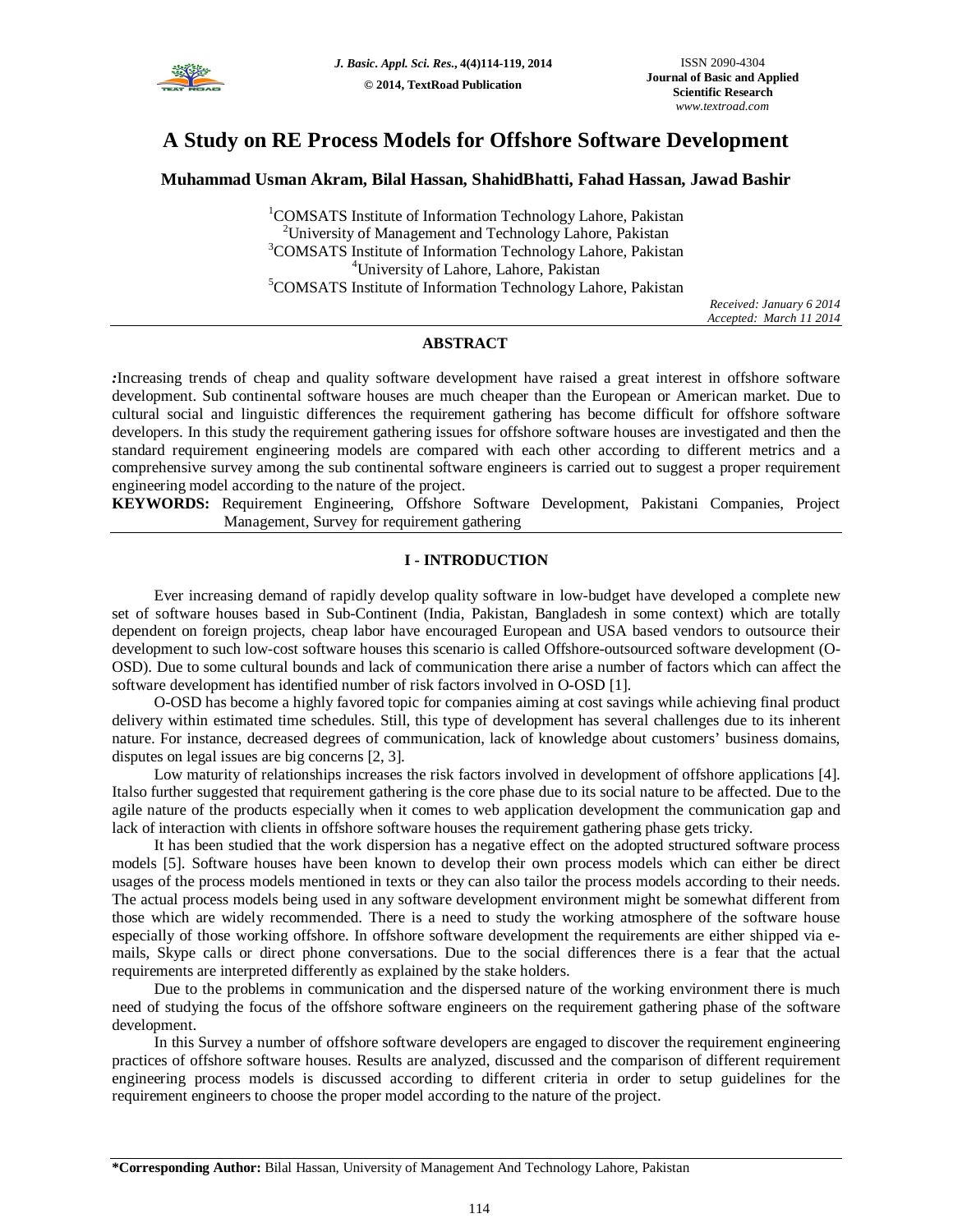## **Requirement Engineering Process Models**

In recent days, requirement engineering (RE) a domain of software engineering has shaped itself as a complete process which requires thorough emphasize from Elicitation, Analysis, Specification, Validation to Management for the purpose of developing software products in an efficient and cost effective manner. Requirement gathering from the client is a fundamental stage in any process model to develop a successful software product for clients. Requirement Engineering in itself has become a complete process now with its own input and output [6].

## **Requirement Engineering Activities**

The Requirement Engineering is composed of the following activities. In the comparison of RE models and the questioner these activities were analyzed in detail hence preventing the issues of merged activities in RE process which were identified by [7].

*Project Creation:* In this activity of the requirement engineering process model the team decide to whether or not to create the new project or the existing project can be modified to meet the requirements. Usually project creation takes much less time and this activity is neglected [8].

*Elicitation:* During the Elicitation phase the team gathers the requirements from different stakeholders of the system. In this phase the team tries to discover Boundaries and also identify the stakeholders involved and also how the goals and different tasks are being performed by each stakeholder [9].

*Interpretation and Structuring:* Right after the elicitation phase the discovered requirements from elicitation phase are understood, structured and analyzed a proper abstraction is applied to translate the requirements into programmable form. In some of the process model this phase is actually the part of elicitation phase. This is quite possible that interpretation and structuring of the requirements are actually done in elicitation phase or it can also be performed separately [10].

*Negotiation:* When the requirements are actually understood by the team then the team actually tries to negotiate with the clients to come up with a signed document in which all of the requirements are documented [10].

*Verification and Validation:* This activity aims to check that the requirements accurately represent the needs of the system (Kotonya, 1998) and that they are complete, correct and consistent [10, 11]. The technical experts or quality assurers also review the requirements.

*Change Management:* In this activity the change of the requirements are managed whenever a change comes in the requirements the team make sure that certain information is gathered for the change to in-cooperate into system [10]. Hence the change is actually evaluated in this phase increasing risk so the risk management and its impacts are also studied [9].

*Requirements Tracing:* Requirements tracing is used to track the origins of each requirement.

A requirement gathering phase in any software house is dominated by human, social and organizational factors which create a need to develop a complete model [12]. A lot of work has already been done analyzed and practiced and still there is a lot of room for improvements. There are five activities in any requirement engineering process model. In elicitation phase the requirements are discovered and gathered. Second the analysis phase comes where raw information is analyzed and documented. The requirement specification phase prepares a document containing all the specifications and roles of the product development team. The validation phase validates all the specification either these are implementable, feasible or not. Final phase is about management of requirement e.g. versioning, tracing and tracking etc. In order to carry out all these activities many researchers have proposed process models like Coarse-grain activity model (Linear RE Model), Linear Iterative Model, etc.

*Coarse-grain activity model:* First of all we will have a look towards Coarse-grain activity model which is one form of linear model. It provides an overall picture of the process and a foundation for other models as well [10]. It also describes the system requirement and design of different activities in the process but it doesn't tells that how to enact a process. But it has some problems. It is not designed to get user feedback; freezing of requirement is not available here. It does not deal with the risks, so no management is available for underlying risks.

*Linear Iterative Model***:** Linear Iterative model is a well-known model and is widely used in software industry [10]. It follows iterations for validation of requirements again and again until stakeholders are agreed and final system specification is achieved. It has no risk management capabilities. But it delicately deals with the issues like freezing of requirement and requirement validation.

*Spiral Model***:** The third famous model which is particularly designed keeping in view the idea of risk analysis and risk management is Spiral Model [10]. It is also based on iterative approach. The major contribution of spiral model is the discovery of requirements in different iterations. These requirements can be re-evaluated after each spiral. After each spiral the specification document gets more mature. This model is also widely used in software industry.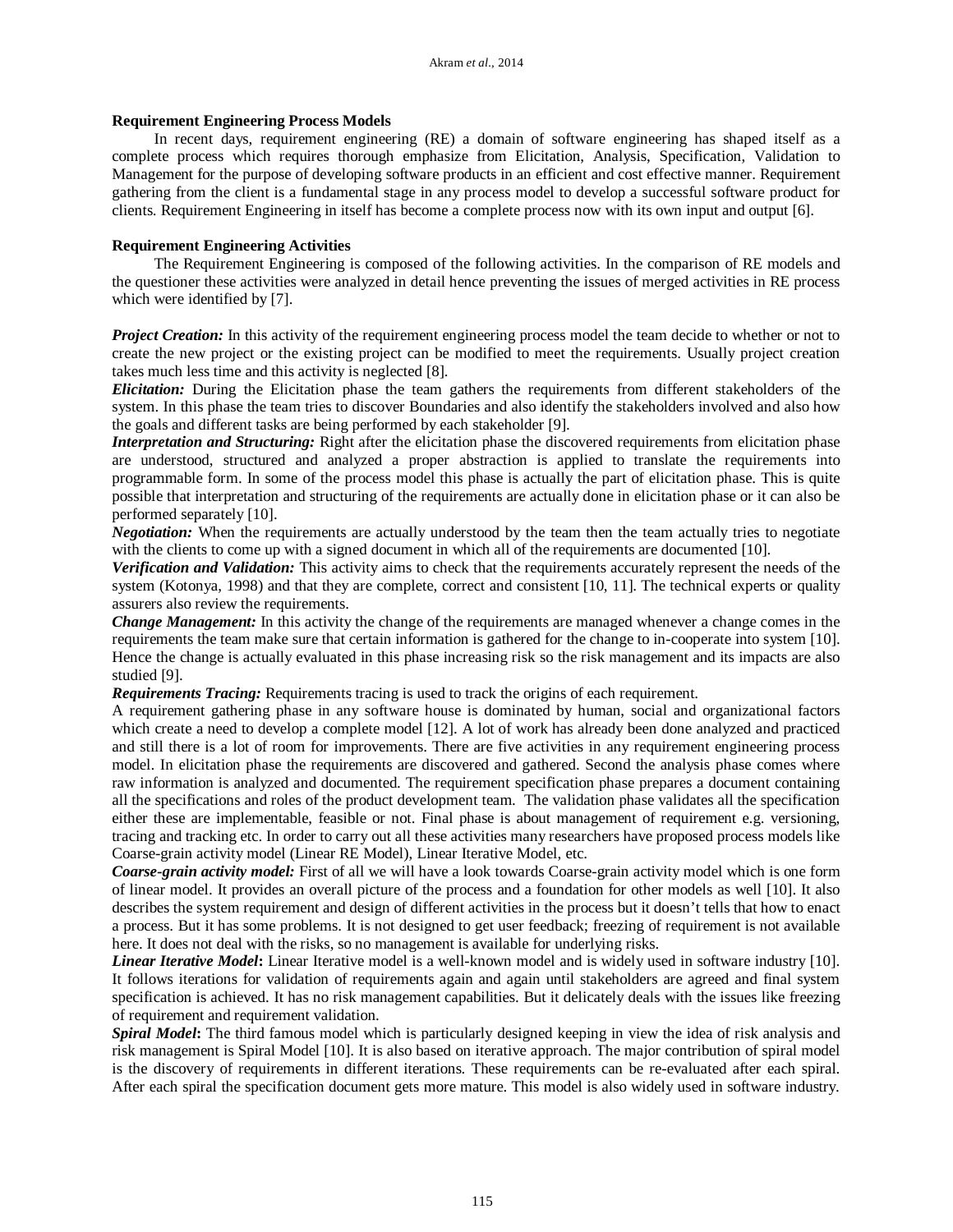One drawback of this model is that it requires high cost and level of expertise due to risk analysis. It is commonly used for larger projects

*Role Action Models:* In Role Action Model, there are not only the actions/activities are explained but also the roles are been declared against each activity [13]. Every technical person associated to the project team is mentioned with their role and action. So it is very clear to all development team members, what their responsibilities are and which person they communicate for specific activities. Other models are also defining the roles, but they are in written form. But in role action model all roles are defined in its design. They are useful for process understanding and automation.

*V Model:* The one major contribution in the requirement engineering process models area is the introduction of V model developed and used efficiently by the German software industry [14]. The beauty of this model is that it validates your requirement at each level of project. The V model has the very clear initial state and goals by which it divides larger projects into smaller ones along with their complete functional and nonfunctional requirements. The V model also catches the risk factors while keeping in mind the quality as its important criterion. It also determines Risk Acceptance, safety and security levels. Analyzing Quality of Requirements is also the part of the V model.

## **II - Comparison of Requirement Engineering Process Models**

The study of process models is of two types. In first attempt the widely used process models are selected and compared based on their activities. Here we find out that all process activities are not handled by all process models. In the second study based on the different criteria (level of project, risk management etc) was chosen for comparison of already selected process models. And we found that different process models have diverse properties and they perform differently. Both studies are discussed in later sections.

## **Process Activities Comparison among Process Models**

All the selected models are reviewed against all the process activities and composed the result in the Table 1. The Table shows that some of the process models do not handle the whole five activities. The academician and the software industry personnel can easily find out their required model with the help of this table.

| జ                                  | Elicitation             | nalysis                 | 틍<br>ŧ<br>ific<br>န္တ   | я<br>Validatio | е<br>Φ<br><b>SP</b><br><b>G</b> |
|------------------------------------|-------------------------|-------------------------|-------------------------|----------------|---------------------------------|
| <b>Coarse-grain Activity Model</b> | $\overline{\mathbf{v}}$ | V                       | V                       | $\overline{Y}$ | N                               |
| <b>Spiral Model</b>                |                         |                         | v                       |                | N                               |
| <b>Linear Iterative Model</b>      | v                       | $\overline{\mathbf{v}}$ | $\overline{\mathbf{v}}$ | $\mathbf{v}$   | N                               |
| <b>Role Action Models</b>          |                         | $\overline{ }$          | v                       | $\overline{ }$ | N                               |
| V model                            |                         | <b>TT</b>               | $\mathbf{v}$            | <b>KT</b>      | $\overline{\mathbf{v}}$         |
|                                    | _____<br>$\sim$ $\sim$  | ----------              | .                       |                |                                 |

**Table 1: Comparison of Models based on activities**

Table 1 is compiled by thoroughly studying RE process models and their ability to carry out the RE process activities as mentioned in [9]. This comparison was done to facilitate the developers to check the feasibility of their selected process model which they would choose from Table 2 after carefully understanding the parameters of their project.

There are seven requirement gathering activities mentioned in section 0 for the sake of comparison the project creation activity is left out as it is independent of whichever process model is applied. From Table 1THIS is quite clear that every activity is carried out by almost every process model under consideration apart from the management phase. Only the V Model presents the opportunity to manage the requirement changing and tracing towards its origin. Coarse-grain, spiral, liner iterative and role/action carryout each activity but they do not present the requirement change management.

## **Criteria to compare Process models based on different parameters**

Kotonya and Sommerville have mentioned that RE requirements change according to the nature of the problem under development [10, 15].In the second study different criteria is selected to compare the process models (user feedback, freezing of requirement, small project, large project, prepare prototyping (Requirements Tools, 2011), risk management) [16]. The study will help the software industry personnel and researchers to decide the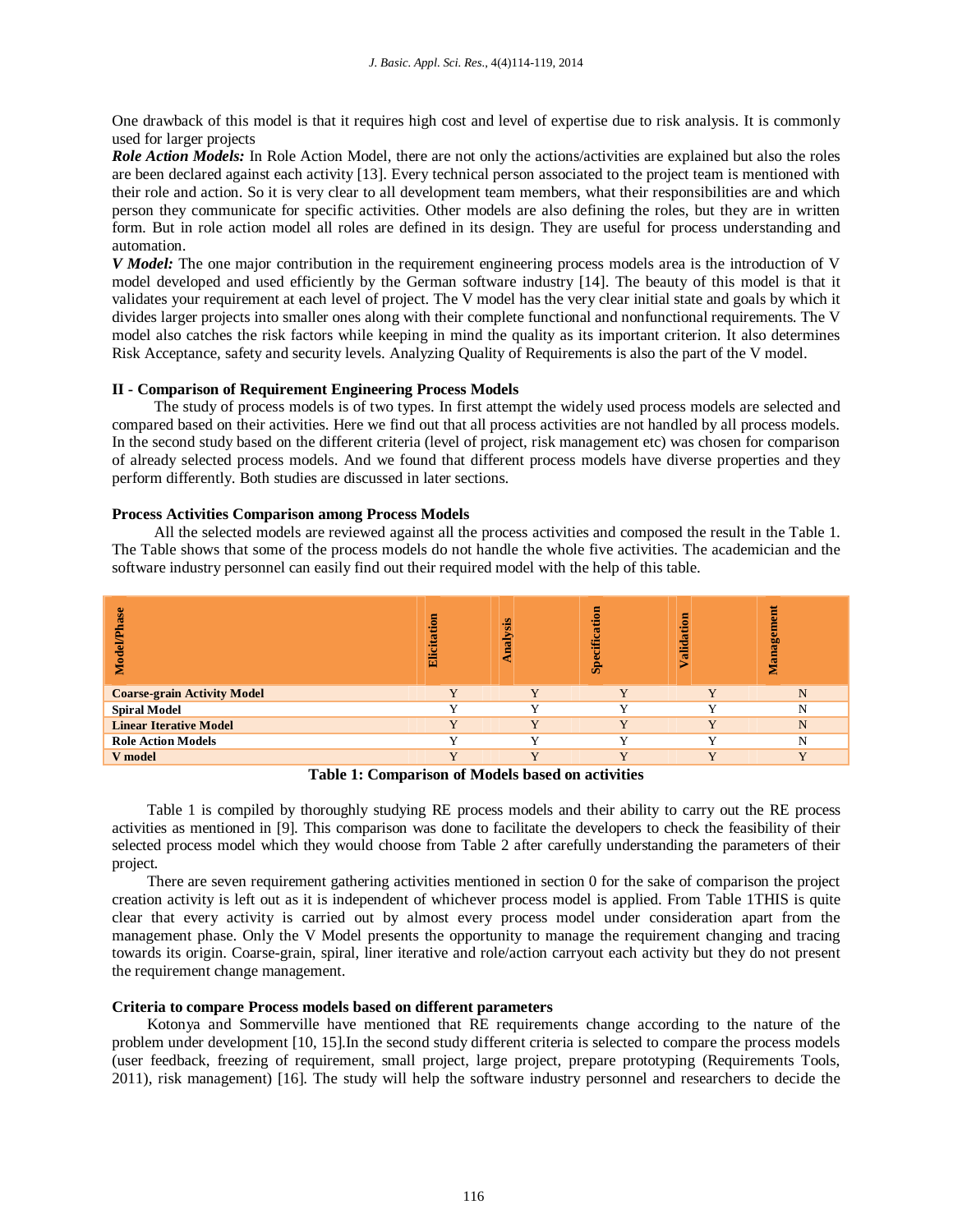process models according to their requirement. The results are shown in Table 2. Different process models fulfill different criteria; this study can help the developers to choose the process model according to their criteria.

Coarse-grain requirement process model is pretty simple one in nature it is a linear process which carry out the activities in linear manner. This can only be used in very ideal cases in which the requirements are already pretty much clear so this process model can only be used for small projects in which the requirements are somewhat straight forward. This process model is not recommended for any added complexity. The spiral model is usually carried out in parallel to the spiral model of the software engineering process model. For small projects this is not recommended as the spiral is known to handle the intensive risk management and it usually increases the cost which is a big concern for small projects. Neither feedback nor the requirement freezing is handled in spiral rather it goes for iterations.

| <b>Parameter</b><br>Model     | Coarse-grain<br>Activity<br>Model | Spiral Model | Linear<br>Iterative<br>Model | Role Action<br><b>Models</b> | V model |
|-------------------------------|-----------------------------------|--------------|------------------------------|------------------------------|---------|
| <b>Small projects</b>         | Y                                 | N            | Y                            | N                            | Y       |
| Large project                 | N                                 | Y            | Y                            | Y                            | N       |
| <b>User feedback</b>          | N                                 | N            | Y                            | N                            | Y       |
| Requirement<br>Freezing       | N                                 | N            | N                            | N                            | N       |
| <b>Risk</b><br>management     | N                                 | Y            | N                            | N                            | Y       |
| <b>Involve</b><br>prototyping | N                                 | Y            | Y                            | Y                            | Y       |

**Table 2: Comparison of Models for different user requirements**

Linear iterative model does not carry the risk management thus reducing the overall cost and it also is iterative in nature in the cases in which the requirement freezing is required this doesn't provide ant mechanism to do that. Hence it can be used for small and also for large projects in which the risk management and the requirement freezing is not required. In its usages the role/action model is also similar to the iterative process model the only difference is that in role/action process model it is supposed that the team size is considerably large which is not the case in small projects so this process model is not suitable for small projects in every other regard this process model is suitable in every case in which the linear iterative model can be used.

In the V model the software validation and verification is major target for which the V model (Bucanac, 2004) was suggested [14]. This model is the modified coarse-grain model to conduct the validation and verification. This model does not provide the freezing of requirement either but it definitely provides the mechanism to get the user feedback in time.

# **III - The Survey of Offshore Software Developers/Companies**

A Comprehensive Survey was being conducted from the offshore software houses and their team members who do outsourcing to gather the information of actual RE practices. Software houses and individuals working offshore practice different approaches towards requirement gathering of the upcoming projects. Questions were asked for three different kinds of projects listed in Table 3 for each activity of the requirement engineering. The questioned asked in the survey were designed according to the considerations presented by Meltzoff [17].

|                                             | <b>Small</b><br><b>Projects</b> | <b>Medium</b><br><b>Projects</b> | Large<br><b>Projects</b> |
|---------------------------------------------|---------------------------------|----------------------------------|--------------------------|
| <b>Team</b><br><b>Members</b>               | $1 - 10$                        | $10-20$                          | $20 - 50$                |
| <b>Effort</b> in<br>Person<br><b>Months</b> | $1 - 3$                         | $3-10$                           | $10-30$                  |

**Table 3: Projects Evaluated**

A careful consideration was made in choosing the population size and quality for the survey under discussion. Around 400 individuals were being contacted to fill out the questioner. The questions were focused on how much importance was given to each RE phase for small to medium projects. The population was selected according to the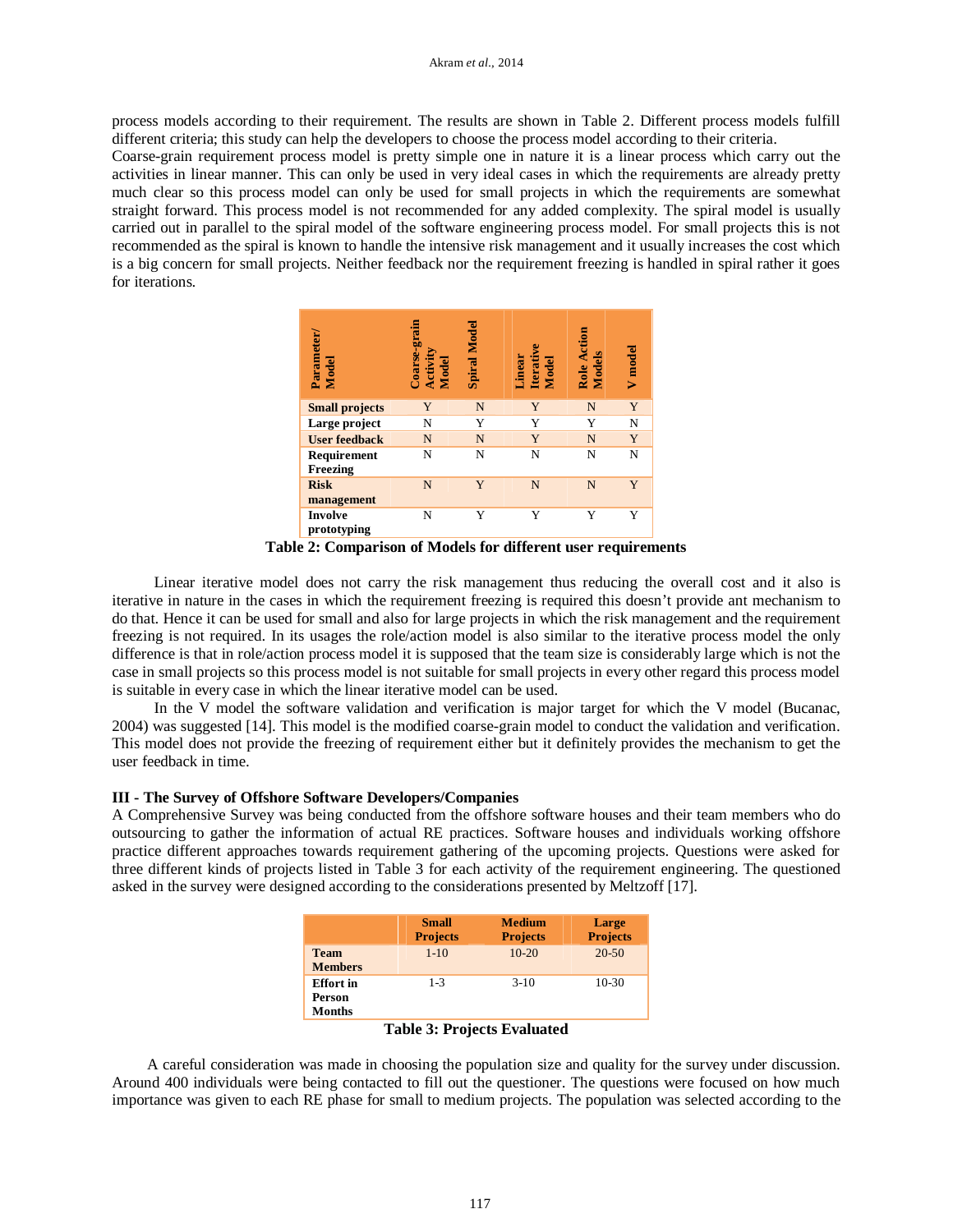guidelines given in [18].The CEOs, Team Leads, Experienced Developers and the individual contractors were among the audience from which this survey was being conducted. A Series of Questions were asked from each one about each activity of RE which they practice in their development environments the form used can be accessed online [19].

|                                       | <b>Small Projects</b> | <b>Medium Projects</b> | <b>Large Projects</b> |
|---------------------------------------|-----------------------|------------------------|-----------------------|
| <b>Project Creation</b>               | 50.0%                 | 66.7%                  | 77.1%                 |
| <b>Elicitation</b>                    | 55.6%                 | 80.6%                  | 86.1%                 |
| <b>Interpretation and Structuring</b> | 47.2%                 | 75.0%                  | 78.1%                 |
| <b>Negotiation</b>                    | 36.1%                 | 77.8%                  | 81.8%                 |
| <b>Verification and Validation</b>    | 75.0%                 | 77.8%                  | 83.3%                 |
| <b>Change Management</b>              | 36.1%                 | 72.2%                  | 80.6%                 |
| <b>Requirements Tracing</b>           | 47.2%                 | 61.1%                  | 70.6%                 |

**Table 4: Survey Results**

Table 4 presents the results of the survey rows are the projects. Three different kinds of projects were selected for the survey. The nature of the project was selected according to the project size the details are listed in Table 3.



**Figure 1: Plot of the results of the survey**

The details of the survey are presented in Table, in order to get a better view of the results the same results are plotted in Figure. On the left is the percentage of the persons saying yes to the question asked for each kind of project that whether or not they consider the requirement engineering activity labeled horizontally in the graph in their own projects. The results for each activity for the small projects are on lower side except for the verification and validation phase. This is quite obvious that in reality the small projects always have low budget which result for the developers to spend less time in risk management. Verification phase is the phase for which everyone emphasized that they do consider it in every case whether the project is small or not. Elicitation phase is another considerable phase the graph of Figure 1 also shows that the developers do rate this step very high in development of medium to large projects. As this survey was conducted from the actual developers, team leads and CEOs of software houses located in subcontinent doing offshore software development the results are actually the picture of the requirement engineering processes being practiced.

## **IV - Conclusion and Future work**

The problems of requirement engineering for offshore software development were identified and then a comprehensive survey of the suggested requirement engineering process models was done for different metrics. Two approaches were used on one the process models were compared for each activity whether or not that process model provides the base for each activity. Another approach was to compare the process models for different requirements from the development team perspective. At the end the comparison was mapped on the actual practices in offshore software houses. From the survey it is quite clear that developers rate the elicitation and verification phase as the